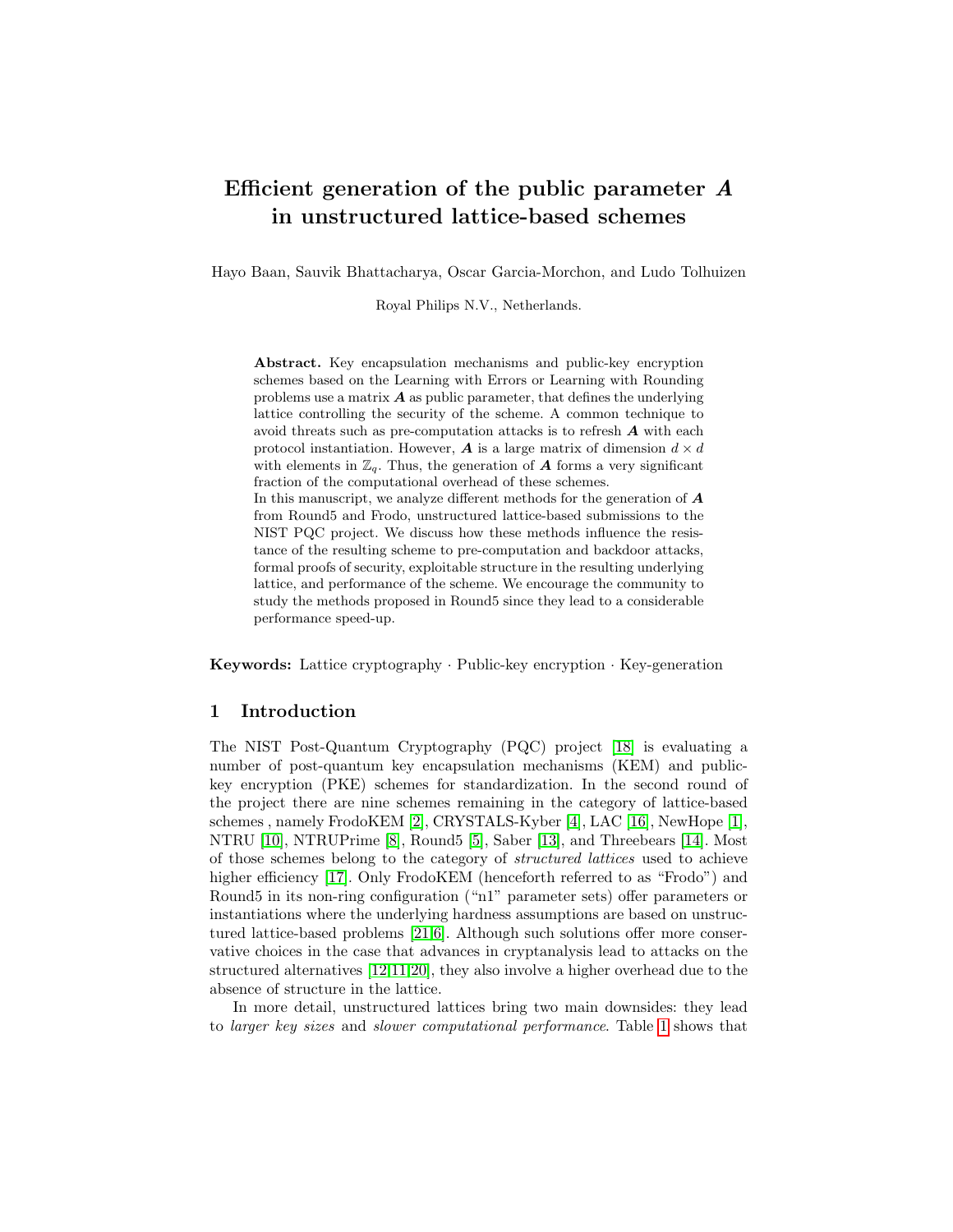|              |                    |               |              |                          | <b>IND-CPA KEM</b> |                |                | <b>IND-CCA KEM</b>          |                              |                |                          |       |
|--------------|--------------------|---------------|--------------|--------------------------|--------------------|----------------|----------------|-----------------------------|------------------------------|----------------|--------------------------|-------|
| Category     | Scheme             | Configuration | $\mathbf{1}$ | $\overline{2}$           | 3                  | $\overline{4}$ | 5              | 1                           | $\overline{2}$               | 3              | 4                        | 5     |
|              |                    | Frodo         |              |                          |                    |                |                | 19336                       | $\qquad \qquad \blacksquare$ | 31376          |                          | 43152 |
| Unstructured |                    | n1            |              |                          |                    |                |                | 10450 - 17700 - 28552 11544 | $\equiv$                     | 19393          | $\overline{a}$           | 29360 |
|              | Round <sub>5</sub> | $nd_5$        | 994          | $\overline{\phantom{a}}$ |                    |                | $1639 - 2035$  | 1097                        | $\overline{\phantom{0}}$     | 1730           | -                        | 2279  |
|              |                    | $nd_0$        | 1316         |                          |                    |                | $-1890 - 2452$ | 1432                        | $\overline{a}$               | 2102           | $\overline{\phantom{0}}$ | 2874  |
|              |                    | Threebears    |              |                          |                    |                |                | 1721                        | $\overline{\phantom{a}}$     | 2501           | $\overline{\phantom{0}}$ | 3281  |
|              |                    | Saber         |              |                          |                    |                |                | 1408                        | $\overline{\phantom{m}}$     | 2074           | $\overline{\phantom{0}}$ | 2784  |
|              |                    | Kyber         |              |                          |                    |                |                | 1536                        | $\blacksquare$               | 2272           | $\overline{a}$           | 3136  |
| Structured   |                    | NewHope       | 1797         |                          |                    |                | 4000           | 2048                        |                              |                | -                        | 4032  |
|              |                    | LAC           |              |                          |                    |                |                | 1256                        |                              | 2244           | $\overline{a}$           | 2480  |
|              | <b>NTRUPrime</b>   | st            |              |                          |                    |                |                |                             |                              | 1891 2197 2506 |                          |       |
|              |                    | lpr           |              |                          |                    |                |                |                             |                              | 1922 2206 2496 |                          |       |
|              | <b>NTRU</b>        | hps           |              |                          |                    |                |                | 1398                        | $\overline{\phantom{0}}$     | 1862           | $\overline{a}$           | 2460  |
|              |                    | hrss          |              |                          |                    |                |                |                             |                              | 2276           |                          |       |

<span id="page-1-0"></span>Table 1: Bandwidth requirements (in Bytes) in second round NIST PQC candidates. Frodo and Round5 n1 are the unstructured solutions analyzed in this paper and require around 10x more bandwidth than structured solutions.

Frodo and Round5(n1) have keys that are around 10 times larger than those of the structured lattice-based alternatives. Computational or CPU performance is slower because of two reasons: more random data is needed to generate  $A$ , and more operations are needed to compute the public-key and ciphertext components. Unstructured lattice-based schemes use a public  $d \times d$  matrix **A**. This is a factor d larger compared with the structured case. For instance, Round5 in its ring configurations only requires a polynomial  $a$  containing  $d$  elements. For Frodo and Round5, each coefficient of  $A$  fits in two bytes. This results in matrices  $\boldsymbol{A}$  with sizes between 0.75 and 3.6 MBytes. The generation process of the overall public-key, which has more components in the unstructured case, is also obviously slower than in the structured case, because more vector-matrix multiplications are required.

This paper focuses on the step in the protocol of KEM and PKE schemes that generates the public-parameter  $A$ . Specifically, we consider different ways of carrying out this generation to achieve specific performance and security goals. We specify the following design goals:

- Formal proofs of security: Public-key encryption schemes are typically required to show a proof of semantic security of the ciphertext against (at least) passive adversaries. The common technique of proving indistinguishability (IND) of lattice-based schemes against a chosen plaintext adversary  $(CPA)$  requires the chosen public parameter, i.e., including the matrix  $A$ , to be indistinguishable from a uniformly generated one [\[15\]](#page-12-11).
- Avoiding structure in the lattice: A fundamental reason to design schemes based on unstructured lattice-based problems is to make sure that no ob-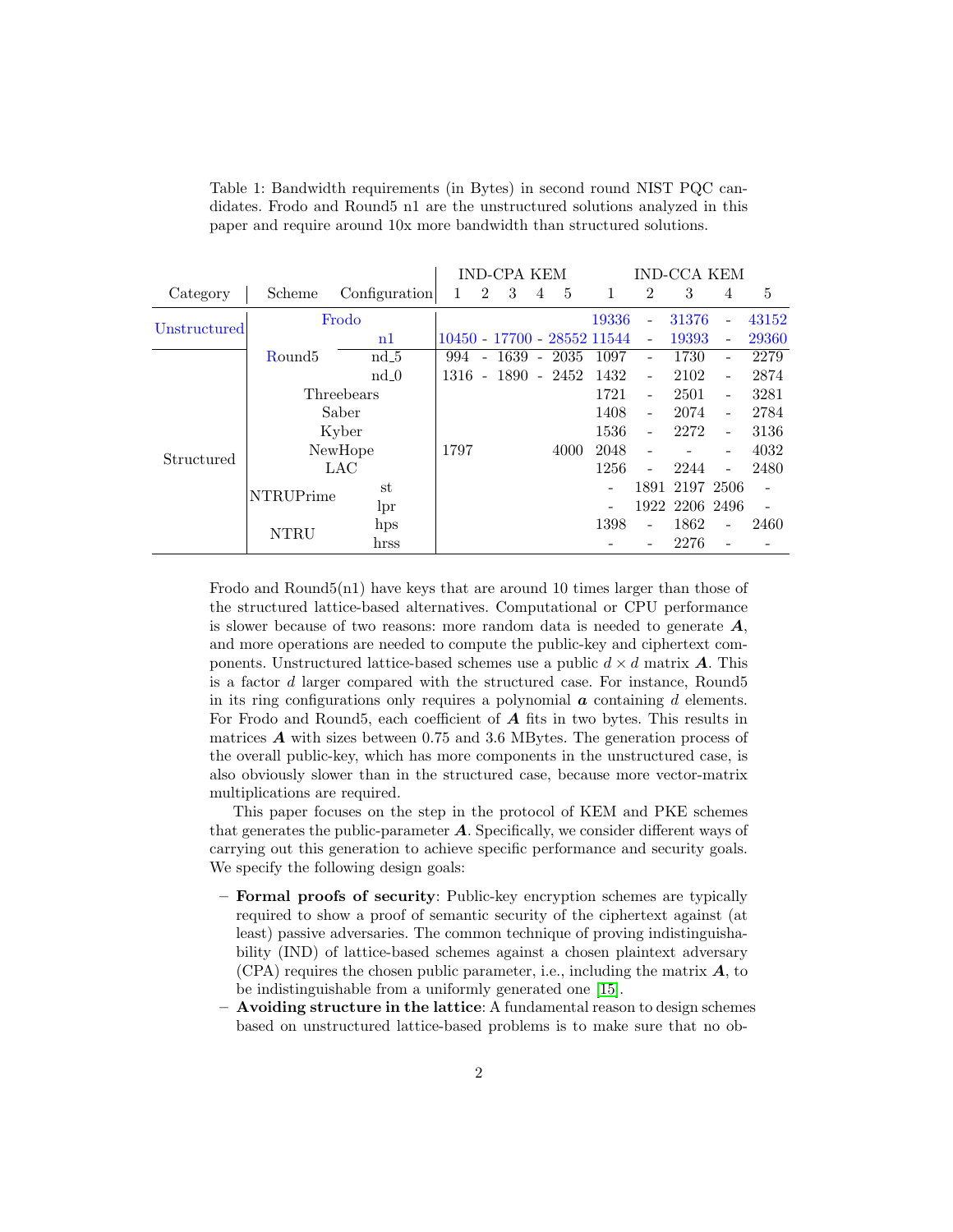vious structure in the underlying lattice remains that can be exploited in attacks, such as those considered in [\[12,](#page-12-9)[11,](#page-12-10)[20\]](#page-13-3).

- Resistance to pre-computation attacks: In the protocols described in [\[19\]](#page-13-4) and [\[9\]](#page-12-12), the public parameter  $\boldsymbol{A}$  remains fixed for all protocol instantiations. However, such a design might make the scheme prone to pre-computation attacks, as discussed in [\[3\]](#page-12-13).
- Resistance to backdoor attacks: Similar to the previous point, the generation of the public parameter  $\boldsymbol{A}$  should make it possible to claim that any exploitable (unknown) structure in the underlying lattice has been avoided.
- **Fast generation of A:** This is a fundamental goal to facilitate the integration of schemes into real-world protocols such as TLS or IKEv2. This is important on the responder side, e.g., a server that has to handle many connections (and must instantiate a fresh  $\boldsymbol{A}$  for each) and also on the initiator side, e.g., a resource-constrained client, since fast generation implies fewer CPU cycles and hence less power usage.
- Low storage needs: This is also important for both parties of the communication. A server having to handle many connections should keep memory needs for storing  $A$  as low as possible. Further, resource-constrained clients have limited memory capabilities, making it also an important goal for them.

The rest of the paper is organized as follows: Section [2](#page-2-0) introduces basic nota-tion. Section [3](#page-3-0) describes methods to generate the public-parameter  $\boldsymbol{A}$ . Section [4](#page-4-0) discusses advantages and disadvantages of the different methods. Section [5](#page-10-0) concludes this paper.

# <span id="page-2-0"></span>2 Notation

A public-key encryption (PKE) scheme is defined as a triple of functions  $PKE =$ (Keygen, Enc, Dec) with message space  $\mathcal{M}$ , where given a security parameter  $\lambda$  Keygen returns a secret key sk and public key pk, Enc encrypts a message  $m \in \mathcal{M}$  using pk to produce a ciphertext ct, and Dec returns an estimate m' of m given ct and sk.

The decisional Learning with Errors (LWE) [\[21\]](#page-13-2) problem involves distinguishing the uniform sample  $(A, U) \leftarrow \mathcal{U}(\mathbb{Z}_q^{k_1 \times k_2} \times \mathbb{Z}_q^{k_1 \times m})$  from the LWE sample  $(A, B = \langle AS + E \rangle_q)$  where  $A \leftarrow \mathcal{U}(\mathbb{Z}_q^{k_1 \times k_2})$  and where the secret key  $S$ and error **E** are generated from the secret and error distributions  $\chi_s$  and  $\chi_e$ respectively. The search problem is to recover  $S$  from the LWE sample.

The decisional generalized Learning with Rounding (LWR) [\[6\]](#page-12-8) problem involves distinguishing the uniform sample  $(A, p/q \cdot \mathbf{U})$  where  $A \leftarrow \mathcal{U}(\mathbb{Z}_q^{k_1 \times k_2})$ and  $\bm{U} \leftarrow \mathcal{U}(\mathbb{Z}_q^{k_1 \times m})$  from the generalized LWR sample  $(\bm{A}, \bm{B} = \left| p/q \cdot \langle \bm{AS} \rangle_q \right|)$ where  $A \leftarrow \mathcal{U}(\mathbb{Z}_q^{k_1 \times k_2})$ , and  $S \leftarrow \chi_s(\mathbb{Z}_q^{k_2 \times m})$ . Analogous to the LWE case, the search problem is to recover  $S$  from the generalized LWR sample.

Algorithm [1](#page-3-1) shows the steps required in the key generation when LWR is used as the underlying problem. Line 1 shows that the first step consists in obtaining matrix A. Line 2 includes the steps of sampling the secret and error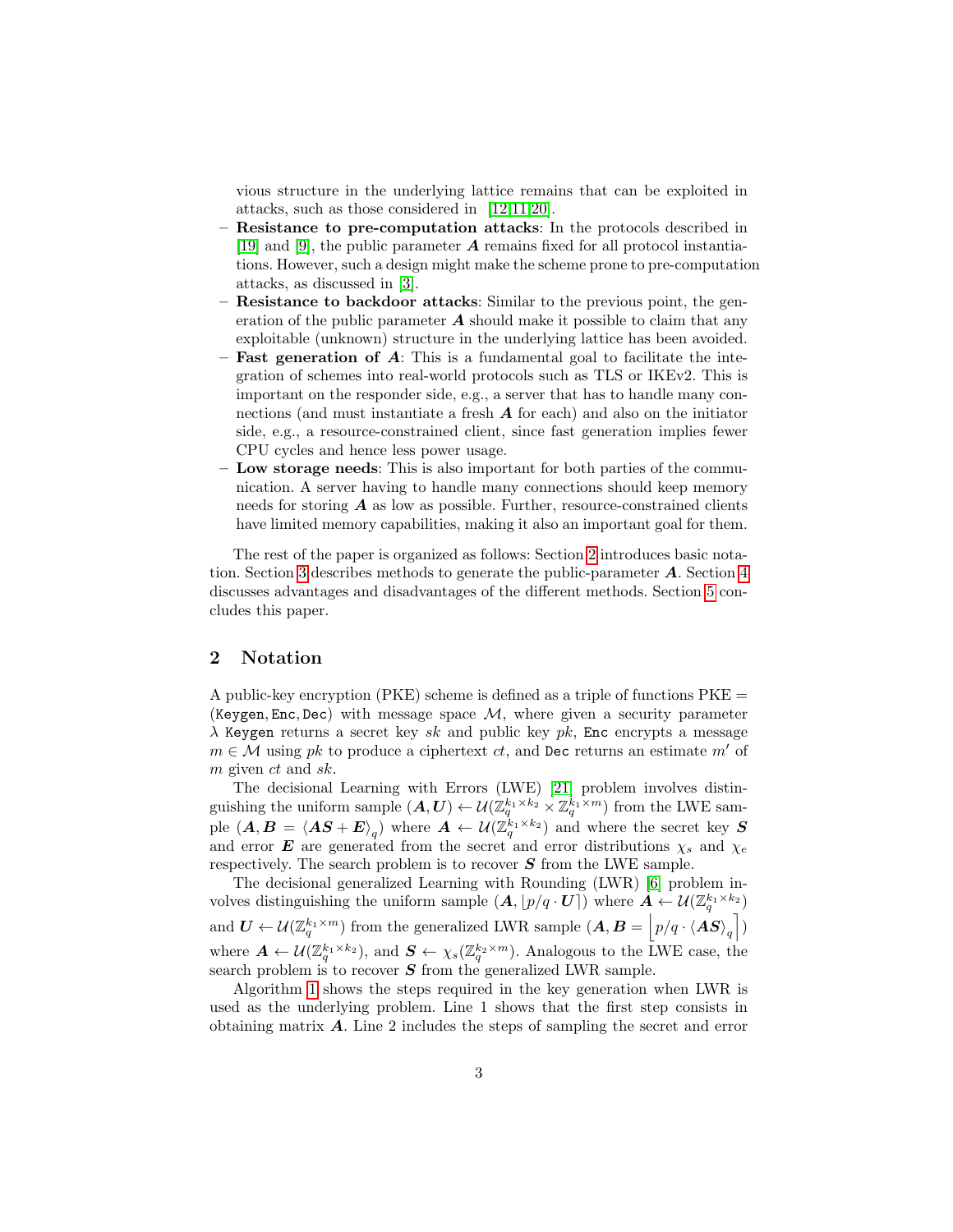vectors. Line 3 computes public-key component  $\boldsymbol{B}$ . Line 4 returns both publicand private-keys.

<span id="page-3-1"></span>

| Algorithm 1: $Keygen()$                                                                                                      |
|------------------------------------------------------------------------------------------------------------------------------|
| $\mathbf{1}$ $\mathbf{A} \leftarrow$ Sample $\mathbf{A}()$                                                                   |
| 2 $S_A \leftarrow \chi_s, E_A \leftarrow \chi_e$                                                                             |
| $\mathbf{3} \ \ \boldsymbol{B} = \Big  p/q \cdot \langle \boldsymbol{A} \boldsymbol{S}_A + \boldsymbol{E}_A \rangle_q \Big]$ |
| 4 return $(pk = (A, B), sk = S_A)$                                                                                           |

# <span id="page-3-0"></span>3 Methods

We describe four methods that can be used to determine the public-parameter A, i.e., to instantiate function Sample A() in Line 1 in Algorithm [1.](#page-3-1) We assume that each entry of  $\boldsymbol{A}$  can be represented in two bytes.

#### <span id="page-3-2"></span>3.1 Method 0: A defined per protocol instance

This is the method used in all second round NIST candidates based on  $(R/M)LW(E/R)$ . The idea is to generate the entries of  $\boldsymbol{A}$  by applying a deterministic random bit generator (DRBG) on a random seed  $\sigma$  unique to and freshly chosen for each protocol exchange. This means that the initiator generates random seed  $\sigma$  and sends it to the responder. Both initiator and responder use  $\sigma$  to obtain A by means of the DRBG, which must be called to obtain  $2 * d^2$  bytes in each protocol exchange, where  $d \in \mathbb{Z}$  is the main security parameter of the scheme. Typically,  $d > 700$ .

Both Frodo and Round5 make use of this approach, in particular, Round5 denotes this option as  $f_{d,n}^{(0)}$ . Both schemes rely on instantiations of the DRBG based on AES or SHAKE. For the first, AES is used in a "counter-mode" approach, basically applying AES to a set of pre-defined values dependent on the row and column of A.

In the case of SHAKE, Round5 generates the elements sequentially; in contrast, Frodo can generate several rows in parallel since for each row SHAKE is called with seed  $\sigma$  prefixed with a counter that depends on the row [\[2\]](#page-12-0).

### 3.2 Method 1: Permuting a publicly pre-defined  $A_{master}$

This approach consists of generating  $\boldsymbol{A}$  by permuting a public and system-wide matrix  $A_{master}$ . This means that  $A_{master}$  is defined a priori, e.g., following Method 0 discussed in Section [3.1.](#page-3-2) The permutation is derived from a random seed  $\sigma$  that is unique to and freshly chosen for each protocol exchange. This means that the initiator generates a random seed and sends it to the responder. Both initiator and responder use this seed to obtain the same permutation.

This method is an optional approach in Round5 denoted as  $f_{d,n}^{(1)}$ . Round5 describes the permutation as a vector  $p_1 \in Z_d^d$  and the fresh  $A$  is defined as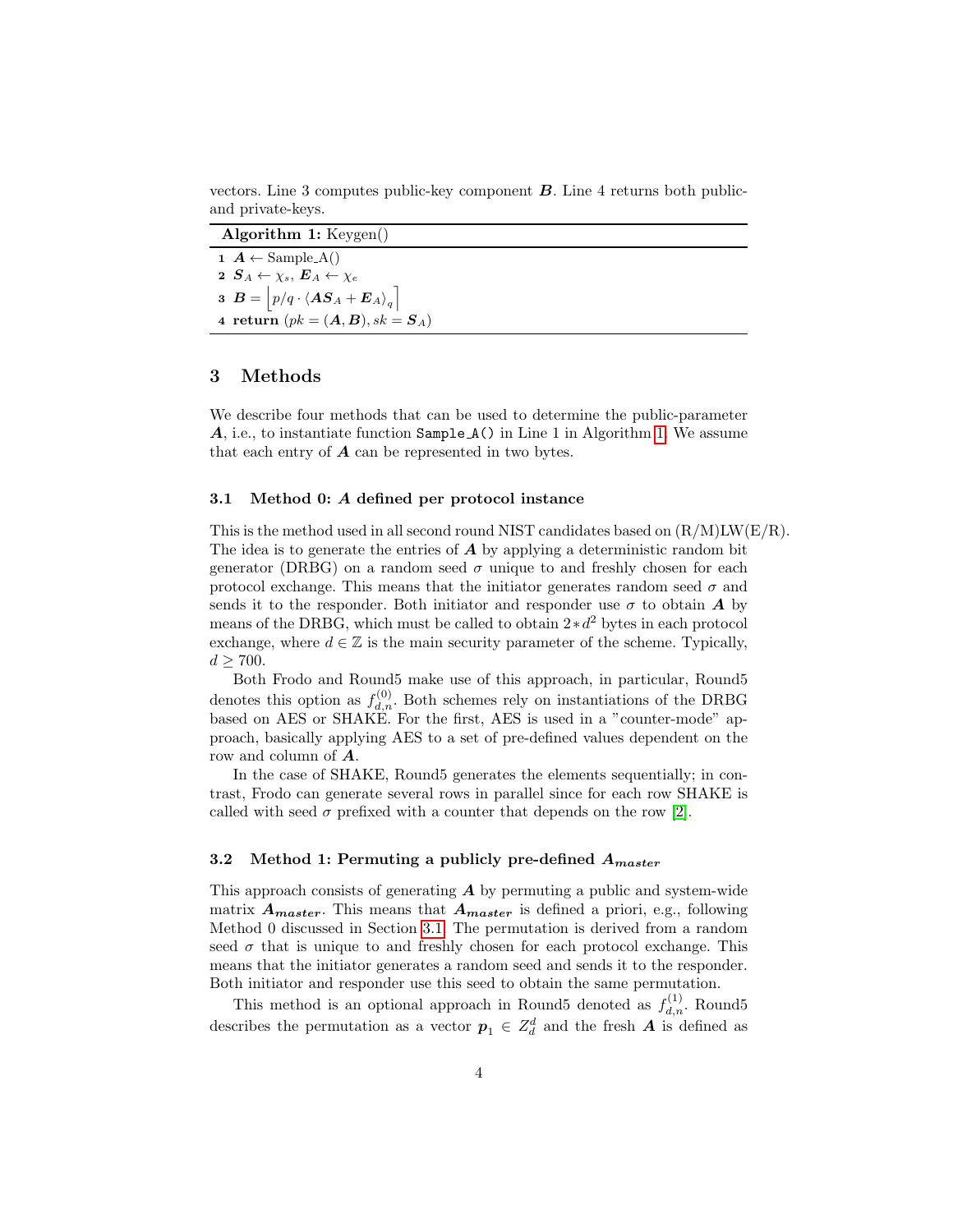$A[i,j] = A_{master}[i, \langle p_1[i] + j \rangle_d]$ . Here,  $A[i,j]$  refers to the  $j^{th}$  entry of the  $i^{th}$ row in A and  $\langle a \rangle_d$  means a modulo d. This means that row i in A consists of a rotation – determined by  $p_1[i]$  – of row i in  $A_{master}$ . The entries of  $p_1$  are obtained from a DRBG initialized with  $\sigma$  and with uniform output in  $\mathbb{Z}_d$ .

With this approach, the DRBG only needs to deliver  $2 * d$  bytes, a factor d less compared with Method 0.

#### 3.3 Method 2: Permuting an  $a_{master}$  defined per protocol instance

This approach involves four steps: (1) the initiator obtains a random seed  $\sigma$ specific to each protocol exchange and sends it to the responder; (2) both initiator and responder generate a vector  $a_{master} \in \mathbb{Z}_q^{len.a.master}$  by applying a DRBG on seed  $\sigma$ ; (3) both initiator and responder obtain a permutation  $p_2$  by applying a DRBG on the seed  $\sigma$ , and finally (4) both initiator and responder compute  $\boldsymbol{A}$ by permuting  $a_{master}$  according to  $p_2$ .

This is the default approach in Round5 for its non-ring parameters and it is denoted as  $f_{d,n}^{(2)}$ . The entries of the permutation vector  $p_2$  are obtained from a DRBG initialized with  $\sigma$  and with uniform output in  $\mathbb{Z}_{len\_a\_master}$ ; rejection sampling is used to ensure that the entries of  $p_2$  are distinct. The matrix  $\boldsymbol{A}$ is defined as  $A[i, j] = \mathbf{a}_{master}[\langle \mathbf{p}_2[i] + j \rangle_{len\_a\_master}]$ . With this approach, it is possible to efficiently obtain a fresh  $A$  without having to compute a significant amount of pseudorandom data. In particular, this approach only requires extracting  $2 * len_a\_master + d * log_2(len_a\_master) / 8$  bytes from the DRBG. We ignored potential additional generation due to rejection sampling. This is justified if, as in the implementation of Round5, len\_a\_master is much larger than d. Furthermore, this approach does not require the storage of a large matrix Amaster.

### 3.4 Method 3: Standard defined  $A_{master}$

This method has not been proposed in any NIST PQC submission, but its equivalent has appeared in the literature [\[19\]](#page-13-4). This option would consist of fixing a global public-parameter  $A_{master}$  that is identical for all protocol instantiations. In order to avoid backdoor attacks, the entries of  $A_{master}$  could be generated by applying a DRBG on a random seed  $\sigma$  as done in Method 0. In order to avoid any possibility of backdoors, the value of  $\sigma$  could be chosen from different randomness sources managed by different organizations.

# <span id="page-4-0"></span>4 Comparison

The following subsections describe how well the different methods described in Section [3](#page-3-0) fulfill the design goals specified in the introduction of this paper, i.e., formal (indistinguishability) proofs of security, avoidance of lattice structure, prevention of backdoor and pre-computation attacks, and performance requirements regarding CPU and memory. Regarding the last point, it is important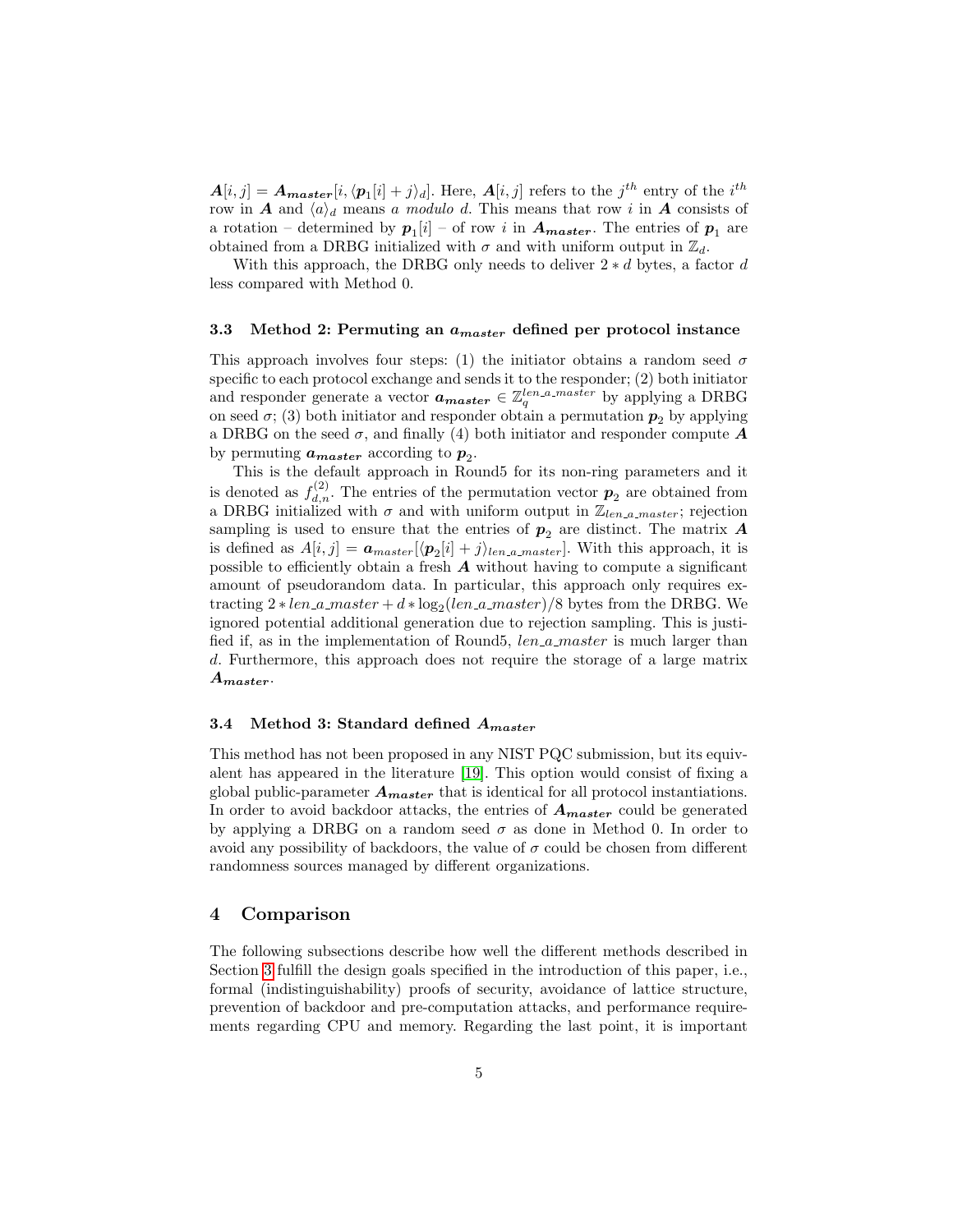to realize that the generation of  $\boldsymbol{A}$  and the computations are very interlinked. This means that Lines 1 and 3 in Algorithm [1](#page-3-1) are often mixed together in the implementations. Thus, it is difficult to give stand-alone values of the different methods and we present performance values for Keygen, Enc, and Dec. Similarly, implementations might trade CPU and memory needs depending on the target application.

#### 4.1 Method 0: A defined per protocol instance

This is the standard approach followed by many NIST proposals, being initially proposed by NewHope [\[3\]](#page-12-13) in the context of a structured lattice-based key-exchange scheme.

Security. Extending to the case of unstructured lattice-based schemes, the main advantage of this method is that security proofs can be phrased in terms of indistinguishability of a uniformly generated matrix  $A$  and a matrix  $A$  generated by a applying a DRBG on a seed. Hence, security proofs can be provided under the assumption that the DRBG outputs a uniform symbol string.

However, as recently pointed out in [\[7,](#page-12-14) Section 4], since the seed for generating A is public, the possibility of an attack exploiting the DBRG cannot be ruled out. Finally, this method defeats both pre-computation and backdoor attacks – as mentioned in NewHope  $[3]$  – since  $\bf{A}$  is specific to each protocol instantiation and it is generated by means of a DRBG.

Performance. This method requires generating  $d^2$  elements in  $\mathbb{Z}_q$ . This is the main reason of this method incurring a high performance overhead. Tables [2](#page-6-0) and [3](#page-7-0) summarize the cost in the case of FrodoKEM-640, FrodoKEM-976 and FrodoKEM-1344. These two tables correspond to the second entries in Table 5 and Table 6 in [\[2\]](#page-12-0), respectively. The first table includes the performance when both AVX2 instructions and hardware-specific AES instructions are available. The second table shows the performance when using a 4-way implementation of SHAKE and AVX2 instructions. This means that the operations in 4 rows of  $\boldsymbol{A}$ can be performed in parallel.

For comparison, we see the performance of R5N1 1PKE 0d using this same method in the first column of Table [4.](#page-8-0) The dimensions of the matrices  $\boldsymbol{A}$  instantiated in Frodo640 (640  $\times$  640) and in R5N1\_1PKE\_0d (636  $\times$  636) are almost equal. The reason why R5N1 1PKE 0d performs worse is that its specific implementation that is considered here does not use a 4-way implementation of SHAKE.

We note that this method can be implemented using very low memory requirements, as low as a single element of  $\boldsymbol{A}$  that needs to be kept in memory if A is generated on the fly. However, this usually comes at the price of a higher CPU overhead since more calls to the DRBG are required.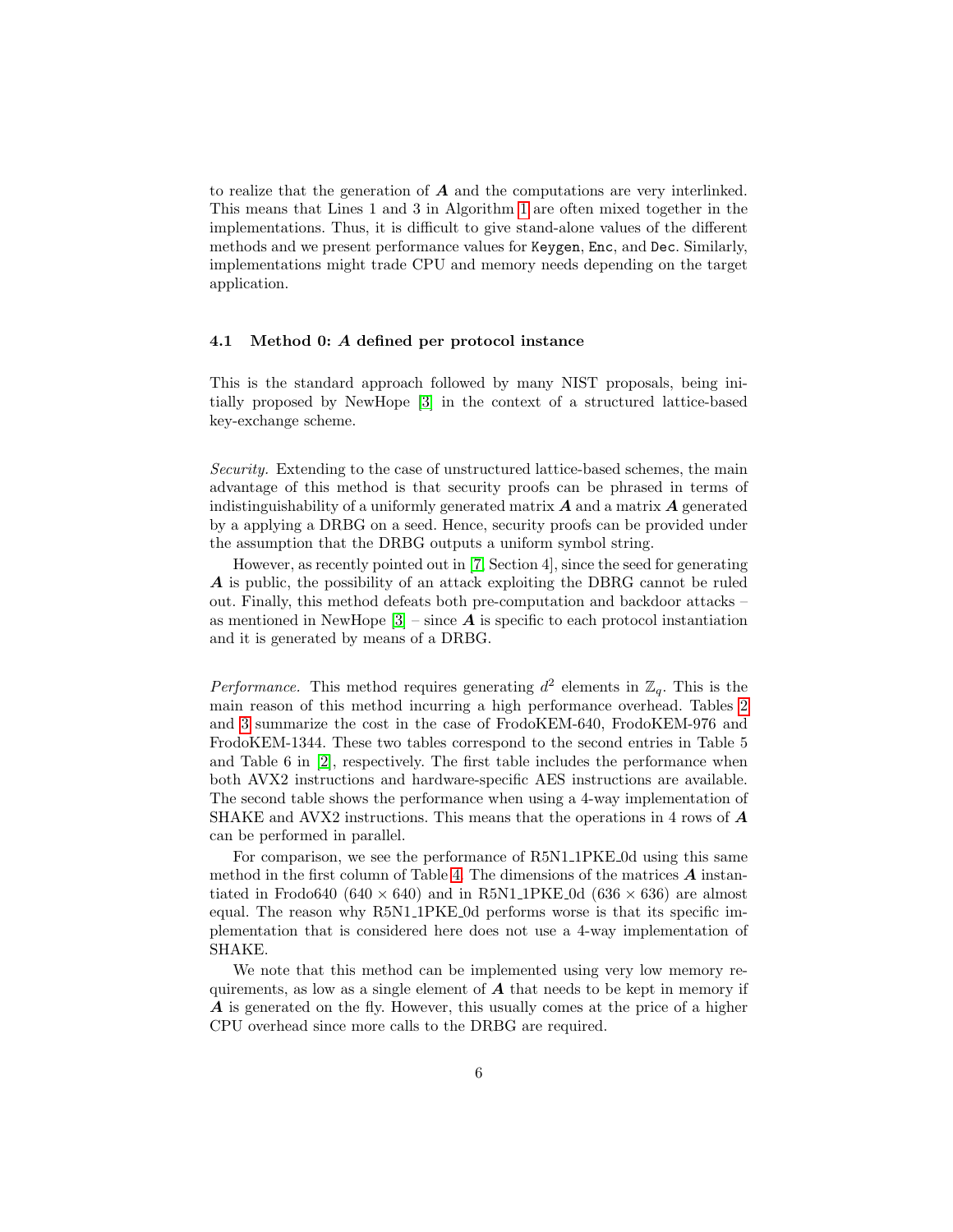<span id="page-6-0"></span>Table 2: Optimized (Fast AES) A generation in Frodo using Method 0. Results obtained when compiling [https://](https://github.com/Microsoft/PQCrypto-LWEKE) [github.com/Microsoft/PQCrypto-LWEKE](https://github.com/Microsoft/PQCrypto-LWEKE) with make CC=gcc  $ARCH = x64$   $OPT \_{}$   $D$   $PT$   $H$   $S$   $T$   $S$   $G$   $ENERATION A = AES128$ USE OPENSSL=TRUE OPENSSL INCLUDE DIR=/path/to/openssl/include  $OPENSSL_LIB_DIR = /path/to/openssl/lib$  on a MacBookPro15.1 with an Intel Core i7 2.6GHz, running macOS 10.13.6.

|        |                                        | Variants                   |          |  |  |  |  |
|--------|----------------------------------------|----------------------------|----------|--|--|--|--|
|        | FrodoKEM-640                           | FrodoKEM-976 FrodoKEM-1344 |          |  |  |  |  |
|        | Performance: Average elapsed time (ms) |                            |          |  |  |  |  |
| Keygen | 0.4                                    | 0.8                        | 1.3      |  |  |  |  |
| Enc    | 0.6                                    | 1.2                        | 1.8      |  |  |  |  |
| Dec.   | 0.6                                    | 1.1                        | 1.8      |  |  |  |  |
| Total  | 1.6                                    | 3.1                        | 4.9      |  |  |  |  |
|        | Performance: Average CPU Clock Cycles  |                            |          |  |  |  |  |
| Keygen | 1054.9k                                | 2087.1k                    | 3465.2k  |  |  |  |  |
| Enc    | 1481.7k                                | 3020.6k                    | 4764.8k  |  |  |  |  |
| Dec    | 1471.8k                                | 2898.0k                    | 4680.4k  |  |  |  |  |
| Total  | 4008.4k                                | 8985.7k                    | 12910.4k |  |  |  |  |

## 4.2 Method 1: Permuting a publicly pre-defined  $A_{master}$

With this method, the matrix  $A$  used in the protocol is derived from a fixed long-term system-wide matrix  $A_{master} \in \mathbb{Z}_q^{d \times d}$ . This is done by applying to  $A<sub>master</sub>$  a fresh permutation chosen by the initiator of the protocol at the start of each protocol exchange.

Security. The permutation consists of random, cyclic shifts of the rows of  $A<sub>master</sub>$ . This prevents any pre-computation attacks since the possible number of permuted versions  $A$  of  $A_{master}$  obtained in this way is  $d^d$ , a number high enough to make guessing the actual chosen  $A$  an infeasible task. Back-doors are avoided since  $A<sub>master</sub>$  itself is derived by means of a pseudo-random function from a randomly generated seed (Method 0). Since  $\boldsymbol{A}$  is created by simply permuting the row elements of  $A_{master}$ , which itself was randomly generated, the underlying lattice resulting from  $\boldsymbol{A}$  does not have any structure as in ideal lattices, for example. Proving formal security in terms of indistinguishability is not feasible if  $(A, B)$  is jointly considered as the public key. This is because  $A_{master}$  is publicly known and  $\boldsymbol{A}$  is just a permuted version of it.

Performance. Computing this permutation is cheap, and thus Method 1 is efficient in terms of CPU overhead. The computational advantage is clear when looking at the first and second columns in Table [4](#page-8-0) that shows at least a  $8x$ factor speed up compared with Method 0. Memory-wise,  $A_{master}$  needs to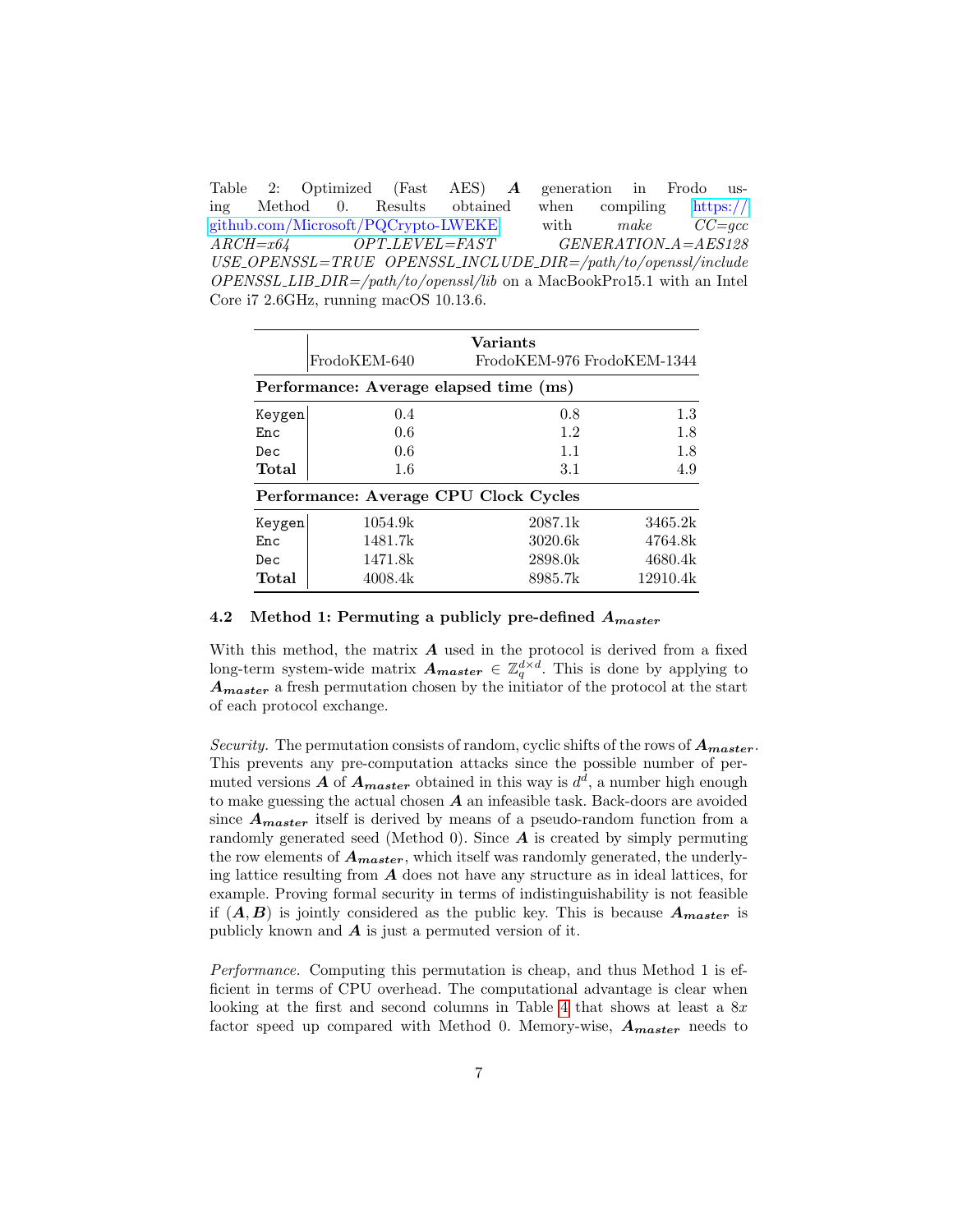<span id="page-7-0"></span>Table 3: Optimized (AVX2) A generation in Frodo using Method 0. Results obtained when compiling <https://github.com/Microsoft/PQCrypto-LWEKE> with make  $CC = acc$   $ARCH = x64$   $OPT \_L EVEL = FAST$   $GENERA -$ TION\_A=SHAKE128 USE\_OPENSSL=FALSE on a MacBookPro15.1 with an Intel Core i7 2.6GHz, running macOS 10.13.6.

|        |                                        | Variants                   |          |  |  |  |  |  |
|--------|----------------------------------------|----------------------------|----------|--|--|--|--|--|
|        | FrodoKEM-640                           | FrodoKEM-976 FrodoKEM-1344 |          |  |  |  |  |  |
|        | Performance: Average elapsed time (ms) |                            |          |  |  |  |  |  |
| Keygen | 1.1                                    | 2.4                        | 4.4      |  |  |  |  |  |
| Enc    | 1.2                                    | 2.6                        | 4.7      |  |  |  |  |  |
| Dec    | 1.2                                    | 2.5                        | 4.6      |  |  |  |  |  |
| Total  | 3.6                                    | 7.5                        | 13.7     |  |  |  |  |  |
|        | Performance: Average CPU Clock Cycles  |                            |          |  |  |  |  |  |
| Keygen | 2956.0k                                | 6381.6k                    | 11447.0k |  |  |  |  |  |
| En c   | 3182.4k                                | 6685.6k                    | 12252.6k |  |  |  |  |  |
| Dec    | 3170.9k                                | 6561.0k                    | 11952.3k |  |  |  |  |  |
| Total  | 9309.3k                                | 19628.2k                   | 35651.9k |  |  |  |  |  |

be kept in memory and simple permutations of it can be used for connecting to multiple clients. If keeping  $A_{master}$  in memory is not feasible, e.g., in a resource-constrained client,  $A_{master}$  can be generated on the fly row by row (following Method 0). However, this will deteriorate the computational performance making such an implementation slower than Method 0. This is the reason that motivated the design of Method 2.

### 4.3 Method 2: Permuting an  $a_{master}$  defined per protocol instance

The public parameter **A** is obtained from a vector  $a_{\text{master}} \in \mathbb{Z}_q^{len.a.master}$  that is randomly generated by means of a DBRG using a seed determined by the initiator in each protocol interaction. Each row in  $A$  is obtained from  $a<sub>master</sub>$  by means of a random permutation that is also determined by the initiator and is specific to each protocol interaction, and ensures that  $A$  has distinct rows. In particular, each row of  $\boldsymbol{A}$  consists of d consecutive entries of  $\boldsymbol{a}_{\text{master}}$ .

Security. The latter is the reason why an indistinguishability proof is not feasible in Method 2: elements in two different rows of  $A$  might have some common entries of  $a<sub>master</sub>$ , thus it is easy to distinguish A from random. We argue that pre-computation and back-door attacks are avoided since the seed that determines  $A$  is new in each protocol interaction, and this approach allows computing many  $A$ 's:  $A$  is obtained by permuting – there are a total of  $\binom{len.a\_master}{d}$  ways of picking up d d–element vectors from  $a_{\text{master}}$ .  $a_{\text{master}}$  is a fresh vector for which there are  $q^{len\_a\_master}$  choices.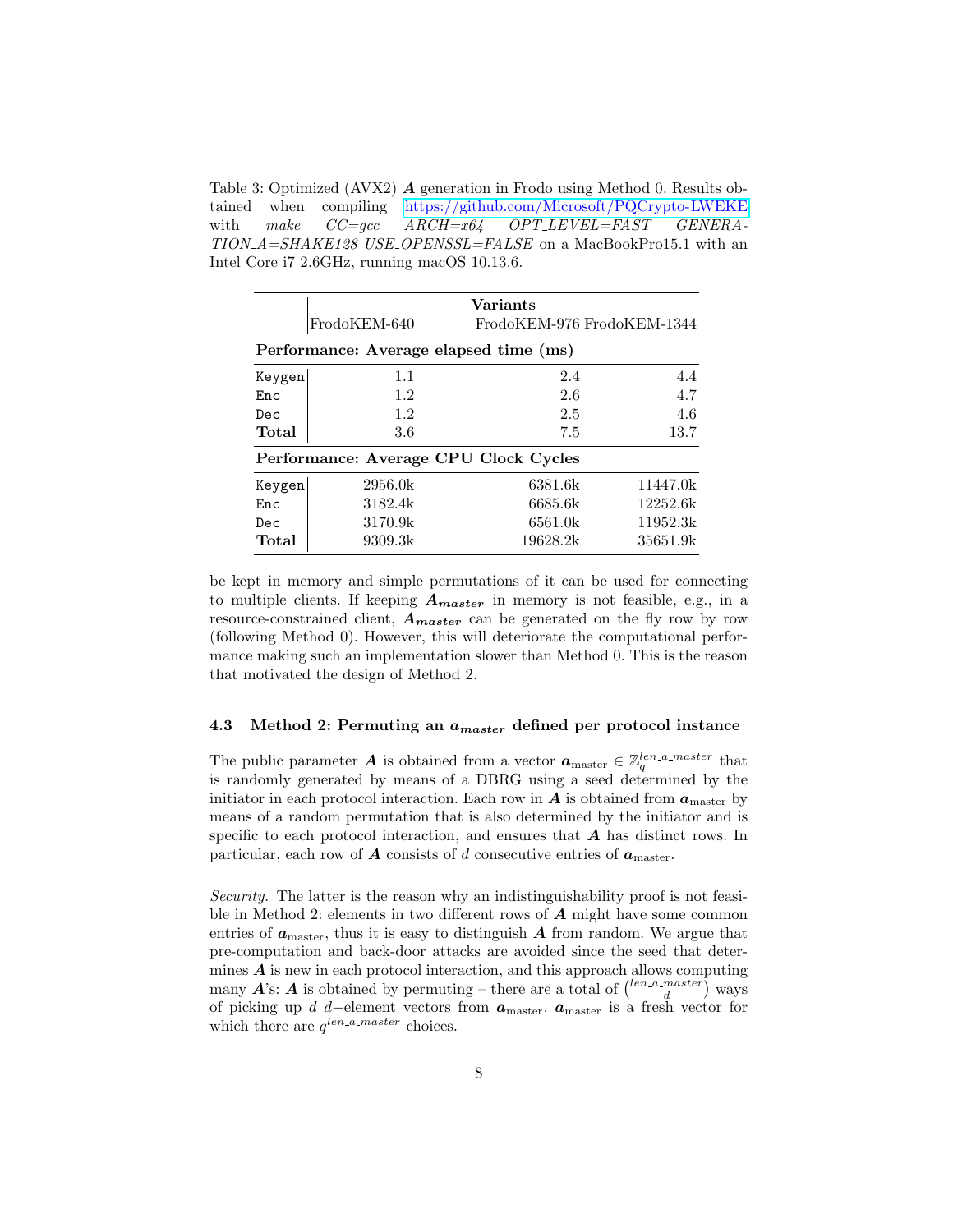<span id="page-8-0"></span>Table 4: Optimized (AVX2) R5N1\_1PKE\_0d –  $\boldsymbol{A}$  generation variants with cSHAKE128. Results obtained running the code at [https://github.com/round5/](https://github.com/round5/code) [code](https://github.com/round5/code) on a MacBookPro15.1 with an Intel Core i7 2.6GHz, running macOS 10.13.6 and using the runSpeedTests application with command ./runSpeedTests -apiset 15 -avx2 1 -tau x with  $x=\{0,1,2\}$  corresponding to Method 0, 1, and 2, respectively.

|        | $\bm{\mathrm{Method}}\;0$      | <b>Variants</b><br>Method 1 Method 2 |        |  |  |  |  |
|--------|--------------------------------|--------------------------------------|--------|--|--|--|--|
|        | Performance: Elapsed time (ms) |                                      |        |  |  |  |  |
| Keygen | 1.6                            | 0.1                                  | 0.1    |  |  |  |  |
| Enc    | 1.7                            | 0.2                                  | 0.2    |  |  |  |  |
| Dec    | 1.8                            | 0.2                                  | 0.2    |  |  |  |  |
| Total  | 5.1                            | 0.6                                  | 0.5    |  |  |  |  |
|        | Performance: CPU Clock Cycles  |                                      |        |  |  |  |  |
| Keygen | 4306.1k                        | 361.7k                               | 360.2k |  |  |  |  |
| Enc    | 4474.0k                        | 529.9k                               | 500.1k |  |  |  |  |
| Dec    | 4549.9k                        | 613.9k                               | 579.6k |  |  |  |  |
| Total  | 13330.8k                       | 1505.4k                              | 1440k  |  |  |  |  |

We now analyze this method and how it destroys the circulant-like structure in the underlying lattice. If  $len\_a\_master = d$ , then this method, in particular its definition  $f_{d,n}^{(2)}$  in Round5, results in a matrix  $\boldsymbol{A}$  in which each row is obtained by a cyclic shift of the top row over some positions. Thus, Method 2 with  $len_a_master = d$  essentially results in a cyclic matrix.

However,  $len\_a\_master$  is to be chosen greater than d. The most extreme case occurs when *len\_a\_master* =  $d + 1$ . In this case, we can visualize the structure of **A** by rotating  $a_{master}$  as in a circular matrix and removing (in red) the row that is not corresponding to any entry in  $p2$ , and the last column.

| $a_0$<br>$a_d$ |       | $a_1 \ a_2 \ a_3 \ a_4 \ \ldots \ a_{d-1} \ a_d$<br>$a_0$ $a_1$ $a_2$ $a_3$ $\dots$ $a_{d-2}$ $a_{d-1}$<br>$a_{d-1}$ a <sub>d</sub> a <sub>0</sub> a <sub>1</sub> a <sub>2</sub> a <sub>d-3</sub> a <sub>d-2</sub><br>$a_{d-2}$ $a_{d-1}$ $a_d$ $a_0$ $a_1$ $\dots$ $a_{d-4}$ $a_{d-3}$ | $a_2 a_3 a_4 \ldots a_{d-1}$<br>$a_0$<br>a <sub>1</sub><br>$a_d$ $a_0$ $a_1$ $a_2$ $\dots$ $a_{d-3}$<br>$a_{d-1}$<br>$a_{d-2}$ $a_{d-1}$ $a_d$ $a_0$ $a_1$ $\ldots$ $a_{d-4}$ |
|----------------|-------|-----------------------------------------------------------------------------------------------------------------------------------------------------------------------------------------------------------------------------------------------------------------------------------------|-------------------------------------------------------------------------------------------------------------------------------------------------------------------------------|
| $a_2$          | $a_3$ | $a_4$ $a_5$ $a_6$ $\dots$<br>$a_2$ $a_3$ $a_4$ $a_5$ $\dots$ $a_d$                                                                                                                                                                                                                      | $a_4$ $a_5$ $a_6$ $\dots$<br>$a_3$<br>$a_2 \quad a_3 \quad a_4 \quad a_5 \quad \ldots \quad a_d$<br>$a_1$                                                                     |

For an arbitrary value of  $len\_a\_master > d$ , matrix **A** is obtained by first constructing the circular matrix using  $a_{master}$  (dimension  $len.a_matrix$  master  $\times len.a_matrix$ and then keeping the rows that correspond to the entries in  $p2$ , and removing the last  $len_a_master - d$  columns.

We now take a different perspective. We say that two rows of  $A$  overlap if they have at least one entry originating from the same entry of  $a<sub>master</sub>$ . If a row does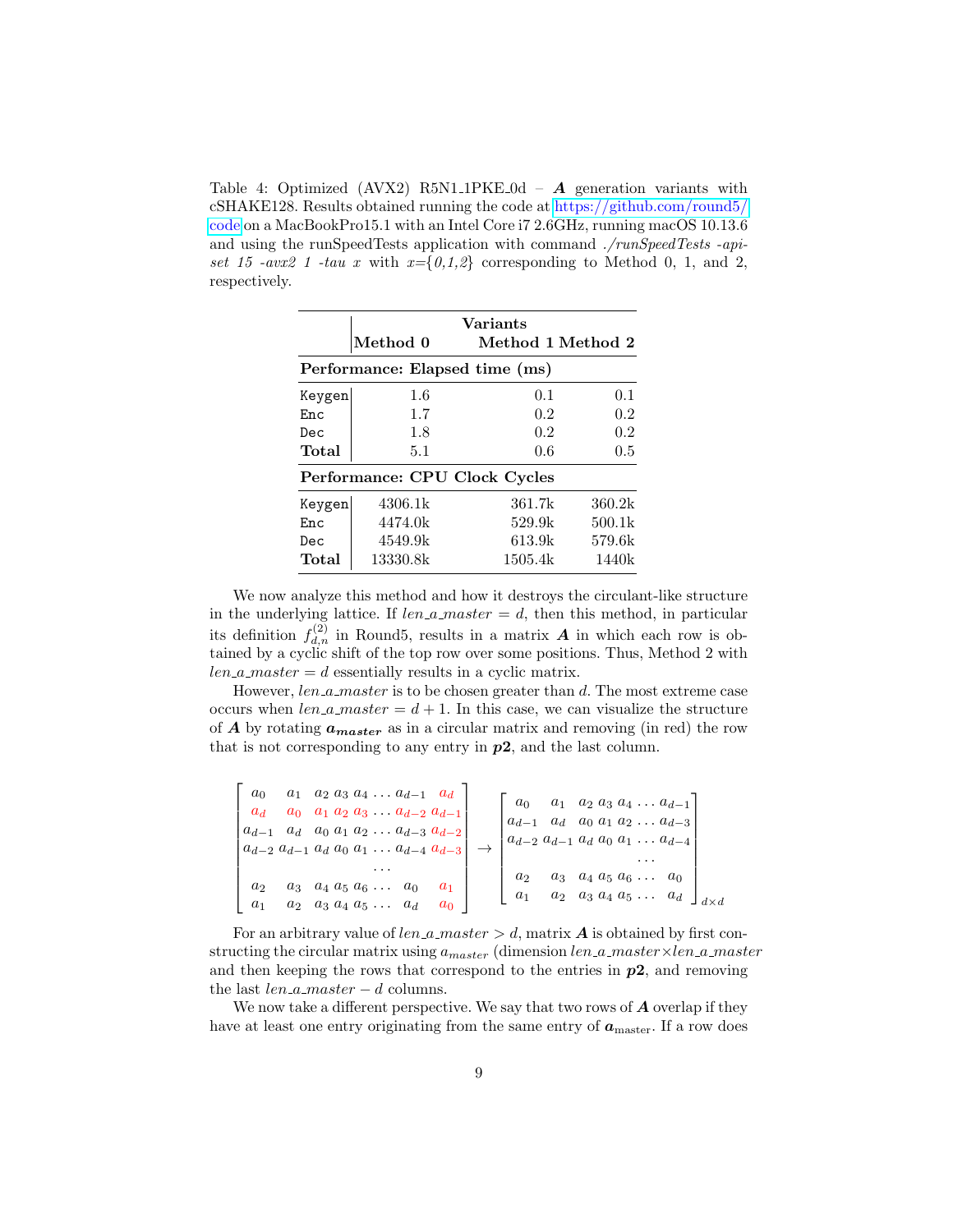not overlap with any other row in  $A$ , then  $f_{d,n}^{(2)}$  is equivalent to  $f_{d,n}^{(0)}$  regarding that row since all its entries have been obtained by applying a DRBG to a seed. Now we consider two overlapping rows of **A** that share  $d - k$  elements, namely  $a^{(0)} =$  $\langle a_0, a_1, a_2, \ldots, a_{d-1} \rangle$  and  $a^{(k)} = \langle a_L, a_{L-k+1}, \ldots, a_{L-1}, a_0, a_1, a_2, \ldots, a_{d-k-1} \rangle$ , where we have denoted *len\_a\_master* as L for conciseness. If we define  $a^{(0)}(x) =$  $a_0 + a_1x + a_2x^2 + \cdots + a_{d-1}x^{d-1}$  and  $a^{(k)}(x) := a_{L-k} + a_{L-k+1}x + \cdots + a_{L-1}x^{k-1} +$  $a_0x^k + a_1x^{k+1} + \cdots + a_{d-k-1}x^{d-1}$ , then we have  $a^{(k)}(x) = a(x)x^k + (a_{L-k} - a)$  $a_{d-k}$ ) +  $(a_{L-k+1} - a_{d-k+1})x + \cdots + (a_{L-1} - a_{d-1})x^{k-1}$  mod  $x^d - 1$ . Effectively, that is, each row can be seen as using the  $x^d - 1$  ring with a random shifting (due to k) and additional random noises, those corresponding to  $(a_{L-k}-a_{d-k})+$  $(a_{L-k+1}-a_{n-k+1})x+\cdots+(a_{L-1}-a_{d-1})x^{k-1}$ . The random shift is due to the the random permutation and the random noises are due to the random generation of  $a_{\text{master}}$ .

When len  $a$  master is small, in the extreme case equal to d, there are no random-shifts since all rows are just shifted a single position and there are no noises since there are only  $d$  elements. When  $len_a_matrix$  increases, there are many ways of choosing d elements (shifts) out of  $len_a_master$  and there are up to  $len\_a\_master - d$  random noises. This is the reason why this construction removes the circular structure in the resulting  $\boldsymbol{A}$  and makes it harder to apply any potential attacks that might exploit this structure in the lattice.

Performance. Since only a few  $- len_a\_master - elements$  need to be generated and kept in memory,  $f_{d,n}^{(2)}$  is efficient both in terms of memory and CPU consumption. In particular, Round5 sets  $2^{11}$  as the default value for *len\_a\_master*, the smallest power of two greater than the value of the parameter d for any of the Round5 configurations.

The computational advantage is clear when looking at the first and third columns in Table [4](#page-8-0) that show a 9x factor speed up compared with Method 0. Comparing Tables [3](#page-7-0) and [5](#page-10-1) we observe that this optimization allows Round5 to achieve a factor 6x faster performance compared with Frodo when SHAKE is used as the underlying DRBG. This method reduces memory needs for both initiator and responder, which can be especially useful on small devices, since only  $a<sub>master</sub>$  needs to be kept in memory requiring  $2*len_a master$  bytes. This equals to only 4 KB in the default Round5 parameter choice.

We observe that the choice of  $len\_a\_master$ , i.e., the length of  $a\_master$  plays a fundamental role in the security/performance trade-off of this method. A very small value, say approximately d, leads to a very efficient scheme but preserves some structure in the lattice that may or may not lead to exploits in future. A very high value, say close to  $d^2$ , can lead to a scheme equivalent to Method 0 if the permutation does not allow any overlap in the rows of  $\boldsymbol{A}$ . Intermediate values provide a trade-off between performance and the capability to remove any (anti-)circulant structure in the underlying lattice.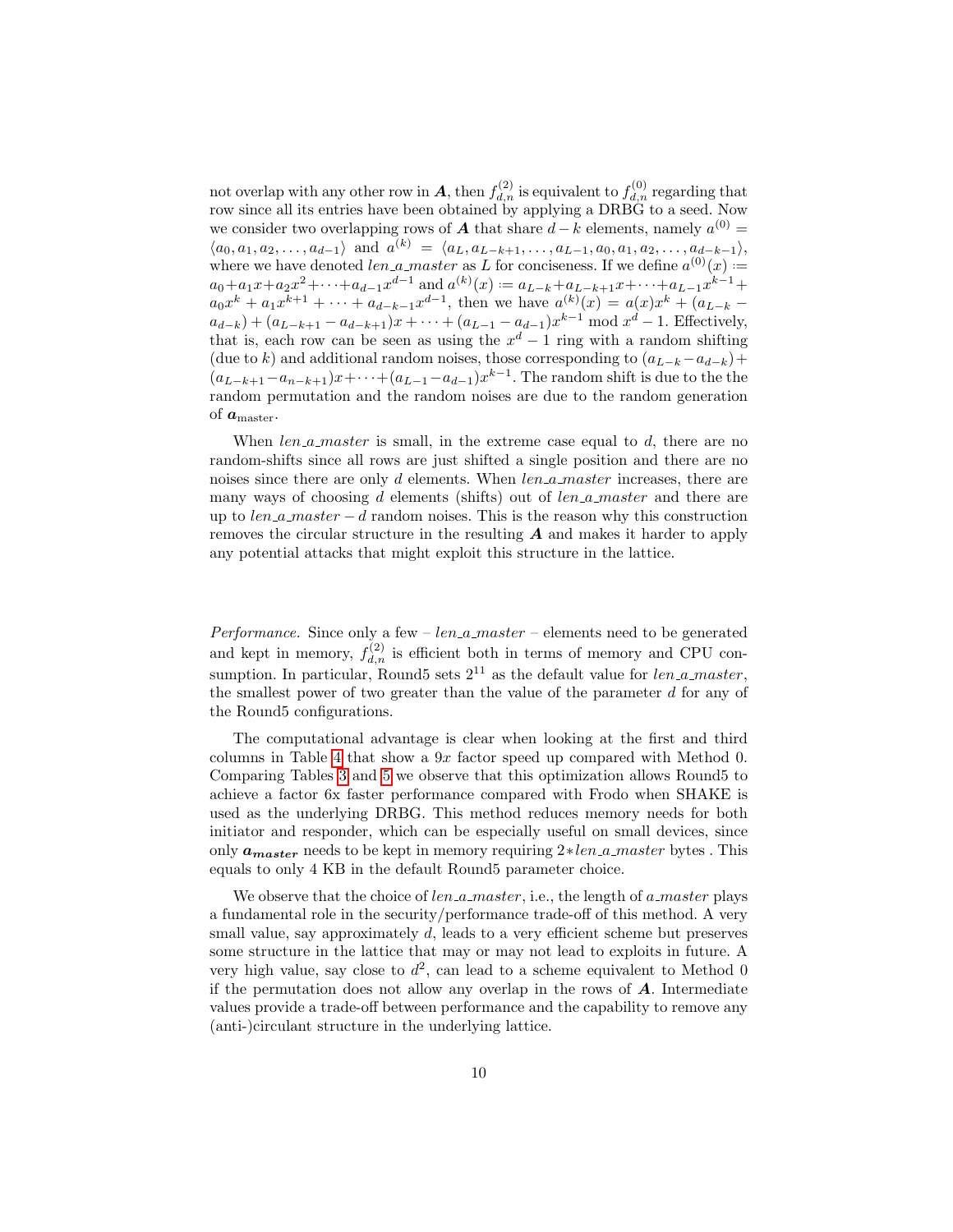<span id="page-10-1"></span>Table 5: Optimized (AVX2) R5N1\_1PKE\_0d –  $\boldsymbol{A}$  generation variants with cSHAKE128. Results obtained running the code at [https://github.com/round5/](https://github.com/round5/code) [code](https://github.com/round5/code) on a MacBookPro15.1 with an Intel Core i7 2.6GHz, running macOS 10.13.6 and using the runSpeedTests application with command ./runSpeedTests -api-set x -avx2 1 -tau 2 with  $x=\{15,16,17\}$  corresponding to R5N1\_1PKE\_0d, R5N1 3PKE 0d, and R5N1 5PKE 0d, respectively.

|                                | <b>Variants</b><br>R5N1_1PKE_0d R5N1_3PKE_0d R5N1_5PKE_0d |         |         |  |  |  |  |  |
|--------------------------------|-----------------------------------------------------------|---------|---------|--|--|--|--|--|
| Performance: Elapsed time (ms) |                                                           |         |         |  |  |  |  |  |
| Keygen                         | 0.1                                                       | 0.3     | 0.4     |  |  |  |  |  |
| En c                           | 0.2                                                       | 0.4     | 0.5     |  |  |  |  |  |
| Dec.                           | 0.2                                                       | 0.6     | 0.6     |  |  |  |  |  |
| Total                          | 0.5                                                       | 1.3     | 1.5     |  |  |  |  |  |
|                                | Performance: CPU Clock Cycles                             |         |         |  |  |  |  |  |
| Keygen                         | 360.2k                                                    | 821.0k  | 1006.1k |  |  |  |  |  |
| En c                           | 500.1k                                                    | 1064.8k | 1310.3k |  |  |  |  |  |
| Dec                            | 579.6k                                                    | 1440.4k | 1624.7k |  |  |  |  |  |
| Total                          | 1440k                                                     | 3326.1k | 3941.1k |  |  |  |  |  |

### 4.4 Method 3: Standard defined  $A_{master}$ .

Works prior to NewHope [\[3\]](#page-12-13), like [\[9\]](#page-12-12) and [\[19\]](#page-13-4), defined key exchange protocols or key encapsulation protocols with a fixed public parameter  $A_{master}$ .

Security. A proof of formal security for such a construction is possible under the assumption that the matrix  $A_{master}$  is chosen such that it is indistinguishable from uniform. Further, this approach is prone to a pre-computation attack since an attacker is free to perform lattice reduction on the basis computed from  $A<sub>master</sub>$  over an indefinite period of time. A back-door attack cannot be mounted if the fixed  $A_{master}$  is computed by means of a DRBG from a random seed (e.g., using Method 0). Further assurances can be provided if multiple entities independently generate the input random seed, or otherwise provide independent contributions to the generation of  $A$  in a publicly verifiable manner.

*Performance*. This method allows for the fastest performance since  $A<sub>master</sub>$ could be stored in memory so no computations are required to generate it on the fly. Alternatively, it could of course be generated on the fly to reduce memory requirements, but then the CPU performance is reduced to that in Method 0.

# <span id="page-10-0"></span>5 Conclusions

Table [6](#page-11-1) provides a final comparison of the four methods discussed in this paper. Most NIST proposals use Method 0, however, the performance penalty paid for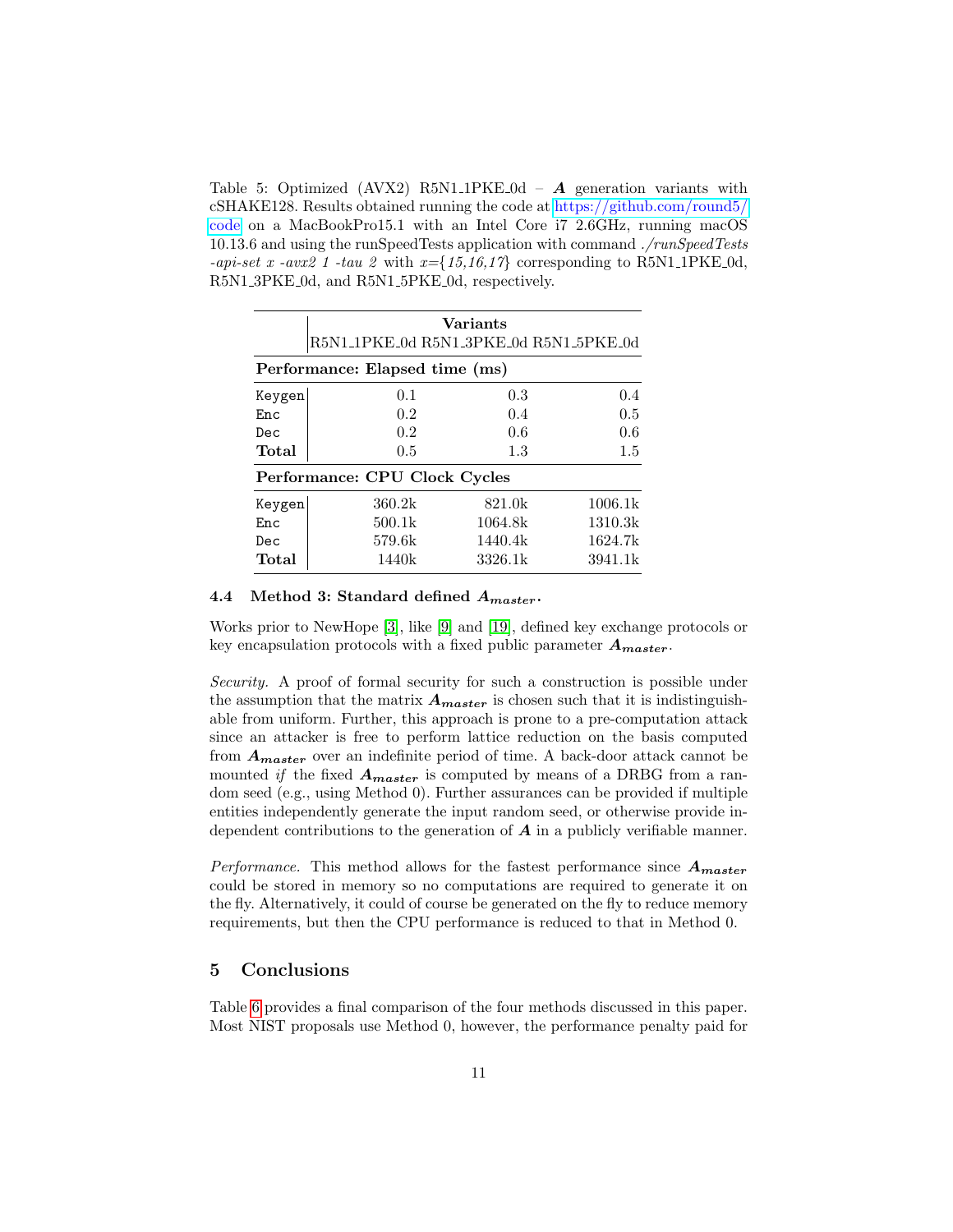<span id="page-11-1"></span>Table 6: Qualitative comparison of the different  $\boldsymbol{A}$  generation methods. With respect to a design goal or criteria,  $++$  denotes the most desired comparative performance demonstrated by a method, followed by  $+$  and  $-$ , with  $-$  -denoting the least.

| Design goal                           | Method |  |              |                |   |
|---------------------------------------|--------|--|--------------|----------------|---|
|                                       |        |  | $\mathbf{1}$ | $\overline{2}$ | 3 |
| Formal proofs of security             |        |  |              |                |   |
| Avoidance of structure in the lattice |        |  |              |                |   |
| Backdoor attack resistance            |        |  |              |                |   |
| Pre-computation attack resistance     |        |  |              |                |   |
| Client                                |        |  |              |                |   |
| CPU requirements                      | Server |  |              |                |   |
|                                       | Client |  |              |                |   |
| Memory requirements                   | Server |  |              |                |   |

the generation of  $\boldsymbol{A}$  is high in unstructured lattices, especially if the DRBG used is not optimized in hardware. Methods 1 and 2 provide a significant performance benefit delivering much faster performance. For instance, NIST level 1 configuration of Round5 R5N1 1PKE 0d using Method 2 with SHAKE128 is 3x (resp. 7x) faster than the optimized implementation Frodo640 using Method 0 with AES128-specific hardware instructions (resp. AVX2-optimized SHAKE128). Furthermore, these methods remove (anti-) circulant-like structure in the underlying lattice and also prevent pre-computation and backdoor attacks.

The choice between Method 1 and Method 2 depends on the usage scenario. Method 1 is good for configurations in which a server has to handle many connections; Method 2 allows for a smaller memory footprint, and thus, it is more suitable if clients are constrained in their storage capabilities, i.e., have more stringent memory requirements. The main issue is that Methods 1 and 2 lack an distinguishability proof and in particular, Method 2, keeps some structure. Still, the performance benefit offered by Methods 1 and 2 motivated their submission in Round2, the default usage of Method 2 in the unstructured Round5 parameter sets, and definitively encourages further cryptanalysis of these constructions.

An important factor to consider with regard to Method 0 is the possibility of efficient attacks against the DBRG used to expand the seed into the matrix  $\bf{A}$  [\[7\]](#page-12-14). Regarding Method 3, the difficulty of verifying that entries of  $\bf{A}$  are indeed sampled at random should be taken into account. Furthermore, the risk of precomputation attacks in Method 3 seems to be too high compared to the potential performance benefits.

# References

<span id="page-11-0"></span>1. Erdem Alkim, Roberto Avanzi, Joppe W. Bos, L´eo Ducas, Antonio de la Piedra, Thomas Pöppelmann, Peter Schwabe, and Douglas Stebila.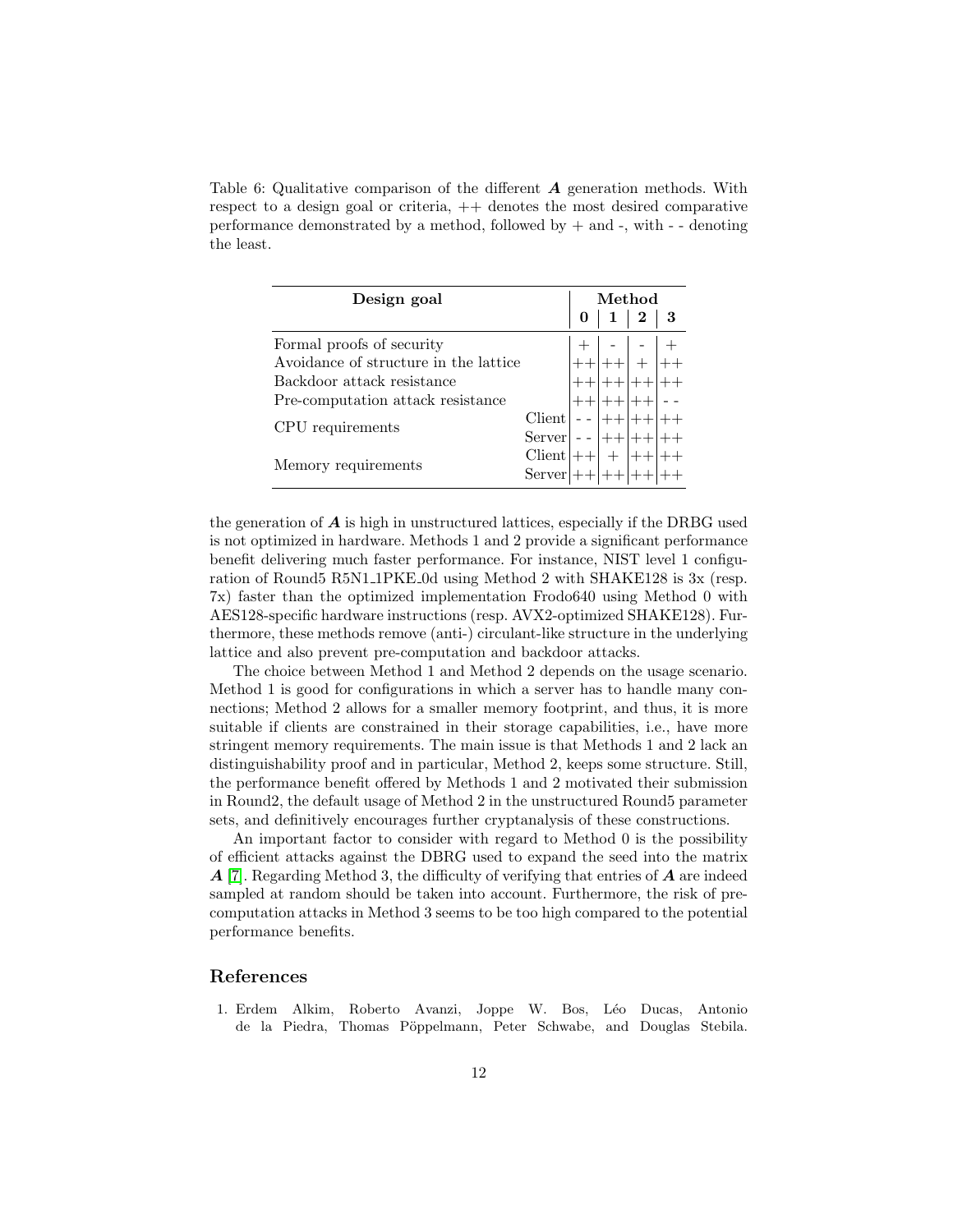NewHope, 2019. Version 1.02; Available at [https://csrc.nist.gov/projects/](https://csrc.nist.gov/projects/post-quantum-cryptography/round-1-submissions) [post-quantum-cryptography/round-1-submissions.](https://csrc.nist.gov/projects/post-quantum-cryptography/round-1-submissions)

- <span id="page-12-0"></span>2. Erdem Alkim, Joppe W. Bos, Léo Ducas, Patrick Longa, Ilya Mironov, Michael Naehrig, Valeria Nikolaenko, Chris Peikert, Ananth Raghunathan, and Douglas Stebila. FrodoKEM: Learning With Errors Key Encapsulation, 2019. Available at [https://csrc.nist.gov/projects/post-quantum-cryptography/round-2-submissions.](https://csrc.nist.gov/projects/post-quantum-cryptography/round-2-submissions)
- <span id="page-12-13"></span>3. Erdem Alkim, Léo Ducas, Thomas Pöppelmann, and Peter Schwabe. Postquantum key exchange - a new hope. In USENIX Security Symposium, pages 327–343, 2016.
- <span id="page-12-1"></span>4. Roberto Avanzi, Joppe W. Bos, Léo Ducas, Eike Kiltz, Trancrède Lepoint, Vadim Lyubashevsky, John M. Schanck, Peter Schwabe, Gregor Seiler, and Damien Stehl´e. CRYSTALS-Kyber, Algorithmic Specification And Supporting Documentation (version 2.0), 2019. Available at [https://csrc.nist.gov/projects/](https://csrc.nist.gov/projects/post-quantum-cryptography/round-2-submissions) [post-quantum-cryptography/round-2-submissions.](https://csrc.nist.gov/projects/post-quantum-cryptography/round-2-submissions)
- <span id="page-12-5"></span>5. Hayo Baan, Sauvik Bhattacharya, Scott Fluhrer, Oscar Garcia-Morchon, Thijs Laarhoven, Rachel Player, Ronald Rietman, Markku-Juhani O. Saarinen, Ludo Tolhuizen, Jose-Luis Torre-Arce, and Zhenfei Zhang. Round5: KEM and PKE based on (Ring) Learning with Rounding, 2019. Available at [https://csrc.nist.](https://csrc.nist.gov/projects/post-quantum-cryptography/round-2-submissions) [gov/projects/post-quantum-cryptography/round-2-submissions.](https://csrc.nist.gov/projects/post-quantum-cryptography/round-2-submissions)
- <span id="page-12-8"></span>6. Abhishek Banerjee, Chris Peikert, and Alon Rosen. Pseudorandom functions and lattices. In EUROCRYPT, pages 719–737, 2011.
- <span id="page-12-14"></span>7. Daniel J. Bernstein. Comparing proofs of security for lattice-based encryption, 2019. Available at [https://cr.yp.to/papers/latticeproofs-20190608.pdf.](https://cr.yp.to/papers/latticeproofs-20190608.pdf)
- <span id="page-12-4"></span>8. Daniel J. Bernstein, Chitchanok Chuengsatiansup, Tanja Lange, and Christine van Vredendaal. NTRU Prime: round 2, 2019. Available at [https://csrc.nist.gov/](https://csrc.nist.gov/projects/post-quantum-cryptography/round-2-submissions) [projects/post-quantum-cryptography/round-2-submissions.](https://csrc.nist.gov/projects/post-quantum-cryptography/round-2-submissions)
- <span id="page-12-12"></span>9. Joppe W. Bos, Craig Costello, Michael Naehrig, and Douglas Stebila. Postquantum key exchange for the TLS protocol from the ring learning with errors problem. In IEEE S&P, pages 553–570, 2015.
- <span id="page-12-3"></span>10. Cong Chen, Oussama Danba, Jeffrey Hoffstein, Andreas Hülsing, Joost Rijneveld, John M. Schanck, Peter Schwabe, William Whyte, and Zhenfei Zhang. NTRU, 2019. Available at [https://csrc.nist.gov/projects/post-quantum-cryptography/](https://csrc.nist.gov/projects/post-quantum-cryptography/round-2-submissions) [round-2-submissions.](https://csrc.nist.gov/projects/post-quantum-cryptography/round-2-submissions)
- <span id="page-12-10"></span>11. Ronald Cramer, L´eo Ducas, Chris Peikert, and Oded Regev. Recovering short generators of principal ideals in cyclotomic rings. In Marc Fischlin and Jean-Sébastien Coron, editors, EUROCRYPT (II), pages 559–585, 2016.
- <span id="page-12-9"></span>12. Ronald Cramer, L´eo Ducas, and Benjamin Wesolowski. Short Stickelberger class relations and application to ideal-SVP. In EUROCRYPT, pages 324–348, 2016.
- <span id="page-12-6"></span>13. Jan-Pieter D'Anvers, Angshuman Karmakar, Sujoy Sinha Roy, and Frederik Vercauteren. SABER: Mod-LWR based KEM (Round 2 Submission), 2019. Available at [https://csrc.nist.gov/projects/post-quantum-cryptography/](https://csrc.nist.gov/projects/post-quantum-cryptography/round-2-submissions) [round-2-submissions.](https://csrc.nist.gov/projects/post-quantum-cryptography/round-2-submissions)
- <span id="page-12-7"></span>14. Mike Hamburg. Three Bears, 2019. Available at [https://csrc.nist.gov/projects/](https://csrc.nist.gov/projects/post-quantum-cryptography/round-2-submissions) [post-quantum-cryptography/round-2-submissions.](https://csrc.nist.gov/projects/post-quantum-cryptography/round-2-submissions)
- <span id="page-12-11"></span>15. Richard Lindner and Chris Peikert. Better key sizes (and attacks) for lwe-based encryption. In Aggelos Kiayias, editor, Topics in Cryptology - CT-RSA 2011, pages 319–339, Berlin, Heidelberg, 2011. Springer Berlin Heidelberg. [https://eprint.iacr.](https://eprint.iacr.org/2010/613) [org/2010/613.](https://eprint.iacr.org/2010/613)
- <span id="page-12-2"></span>16. Xianhui Lu, Yamin Liu, Dingding Jia, Haiyang Xue, Jingnan He, Zhenfei Zhang, Zhe Liu, Hao Yang, Bao Li, and Kupeng Wang. LAC: